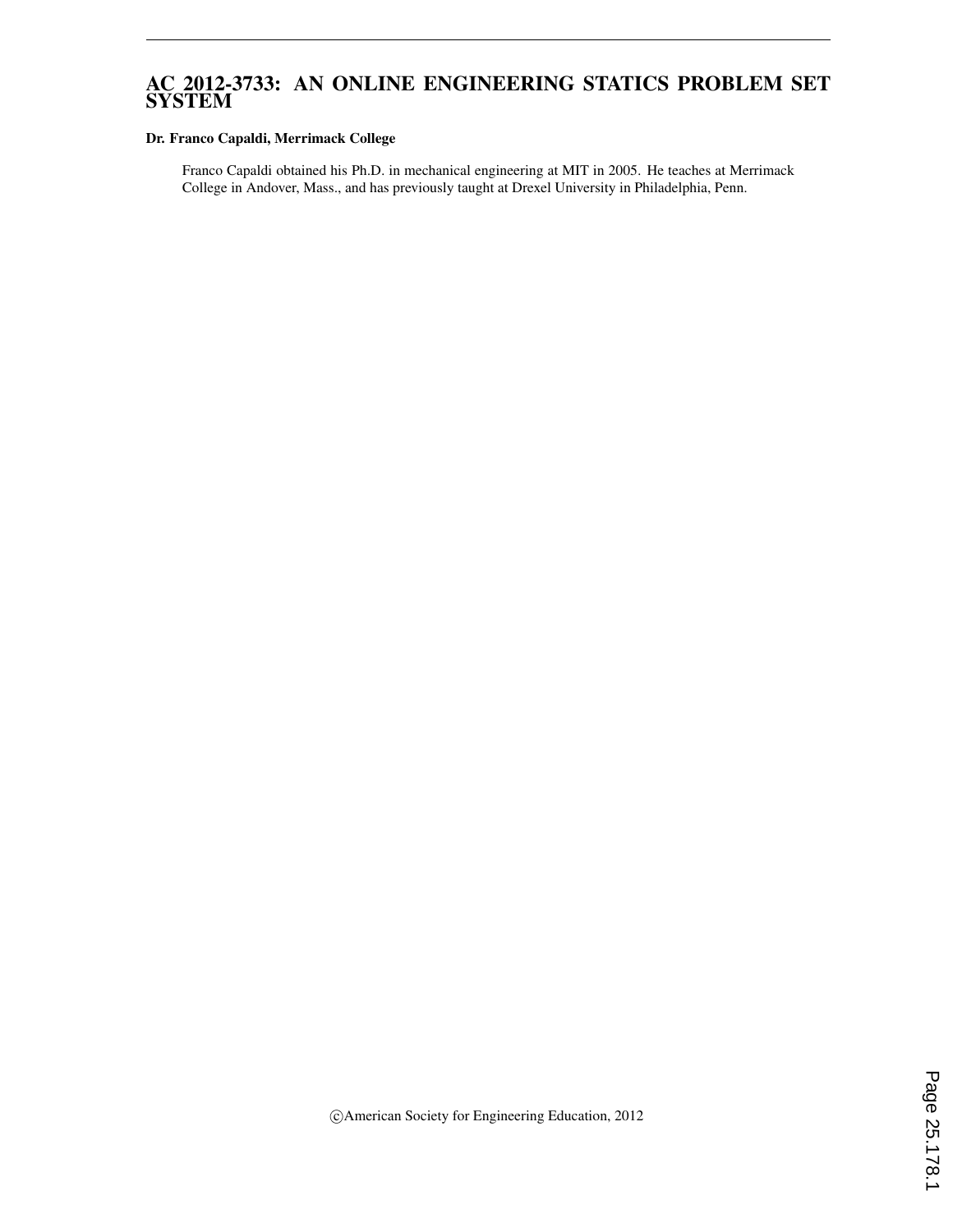# **An Online Engineering Statics Problem Set System**

#### **Abstract**

This paper details the development of a new on-line homework distribution and grading system for engineering statics. The system allows students to form solutions while allowing them to test hypotheses, interrogate the system, and sketch accompanying free body diagrams. The system grades the student's work and provides feedback while allowing the freedom to form a solution as the student sees fit. The software attempts to provide the student with a digital piece of paper on which to outline their solution. The instructor is provided with the student's grade, a copy of the student's solution, and performance metrics for the entire class. The system is currently being tested at Merrimack College in an Engineering Statics Course.

#### **Introduction**

Over the past decade, there has been a rapid improvement in "smart" computer tutoring systems. Computer systems are ideally suited to aid students who have difficulty visualizing structures. By allowing interaction, students may change the view angle to discern the three dimensional nature of the problem. In addition, the software may be used to guide a student through the solution process.

While students have different learning styles, and professors often have different teaching styles, it is becoming increasingly clear that effective assessment and immediate student feedback can produce beneficial results in the classroom [1]. Computer systems are ideally suited for such immediate feedback. They can also be used to present interactive case-based problems [2]. Systems have emerged which are capable of analyzing student response and providing targeted feedback to students when their response is incorrect. Systems such as ARCHIMEDES [3], Statics Tutor [4], Shaping Structures: Statics [5], BEST Statics [6], M-Model [7] and many others have emerged to provide students with modern computational learning tools [8] [9]. However, as noted by St. Clair and Baker [10], there remains room for improvement. None of these software solutions provides both an online distribution mechanism and a flexible entry system capable of handling a variety of problem types and vector notation.

An informal discussion with students who were currently using online homework systems revealed that students disliked using these systems for several reasons. Students find it difficult to ask the professor questions regarding the online solution and methodology. There is no record of effort involved or of partial progress made in the solution of the problem. Determining the exact format expected by the software is difficult. An informal discussion with professors using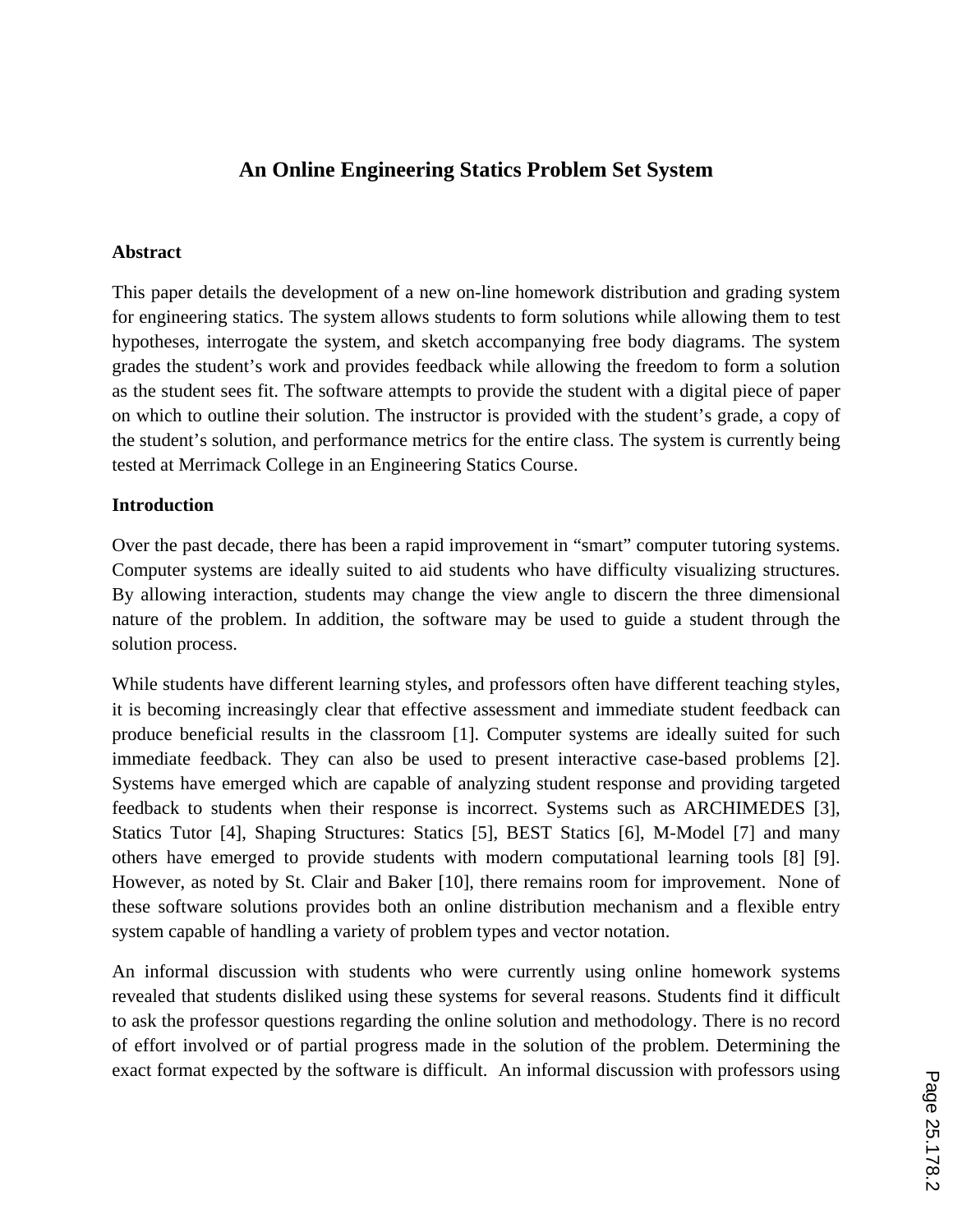the online software systems indicated that many professors found that scores for online homework did not correlated with student exam scores.

The software package described in this paper attempts to

- Create an online software package with automatic distribution and collection of homework assignments.
- A sophisticated entry system which allows for the entry of complex mathematical formulas.
- An automatic grading system which evaluates student entries.
- A feedback mechanism which identifies student errors and passes this information to both the student and the professor.

## **Desired Educational Outcomes**

While this computer package was designed to be as flexible as possible and handle problems from a variety of fields, the statics solver was initially designed with the following limited set of learning objectives in mind:

- 1. Students should be able to represent physical quantities in vector notation and to use vector math to analyze a system. In fact, a good grasp of vector math and the relevant notation is necessary for all advanced engineering fields.
- 2. Students must be able to formulate appropriate free body diagrams when solving statics problems.
- 3. Students should be able to apply equilibrium equations in both two and three dimensions to determine unknown reaction forces, internal forces, or other unknown quantities.

With time and further revision of the software, this list will be expanded to include the calculation of centroids and moments of inertia.

## **Objective 1: Vectors and Notation**

Traditional engineering statics courses begin with an introduction to vector math. However, students often find the notation confusing and sometimes arbitrary. Some software packages deal with the notation by carefully controlling solution entry. For example, a student might be able to type the numerical answer into a textbox which already has all of the proper formatting. A vector might be split into three separate text boxes for the  $\mathbf{i}, \mathbf{j}$ , and  $\mathbf{k}$  components respectively. In this software package, a completely flexible free form solution entry system was adopted. If a vector is given by  $\mathbf{F} = 1\mathbf{i} + 2\mathbf{j} + 0\mathbf{k}$  [N], students may enter any of the following correct statements

$$
F = (1 * i + 2 * j + 0 * k)[N],
$$
  
\n
$$
F = (1 * i + 2 * j)[N],
$$
  
\n
$$
F = (1 * \hat{e}_x + 2 * \hat{e}_y)[N],
$$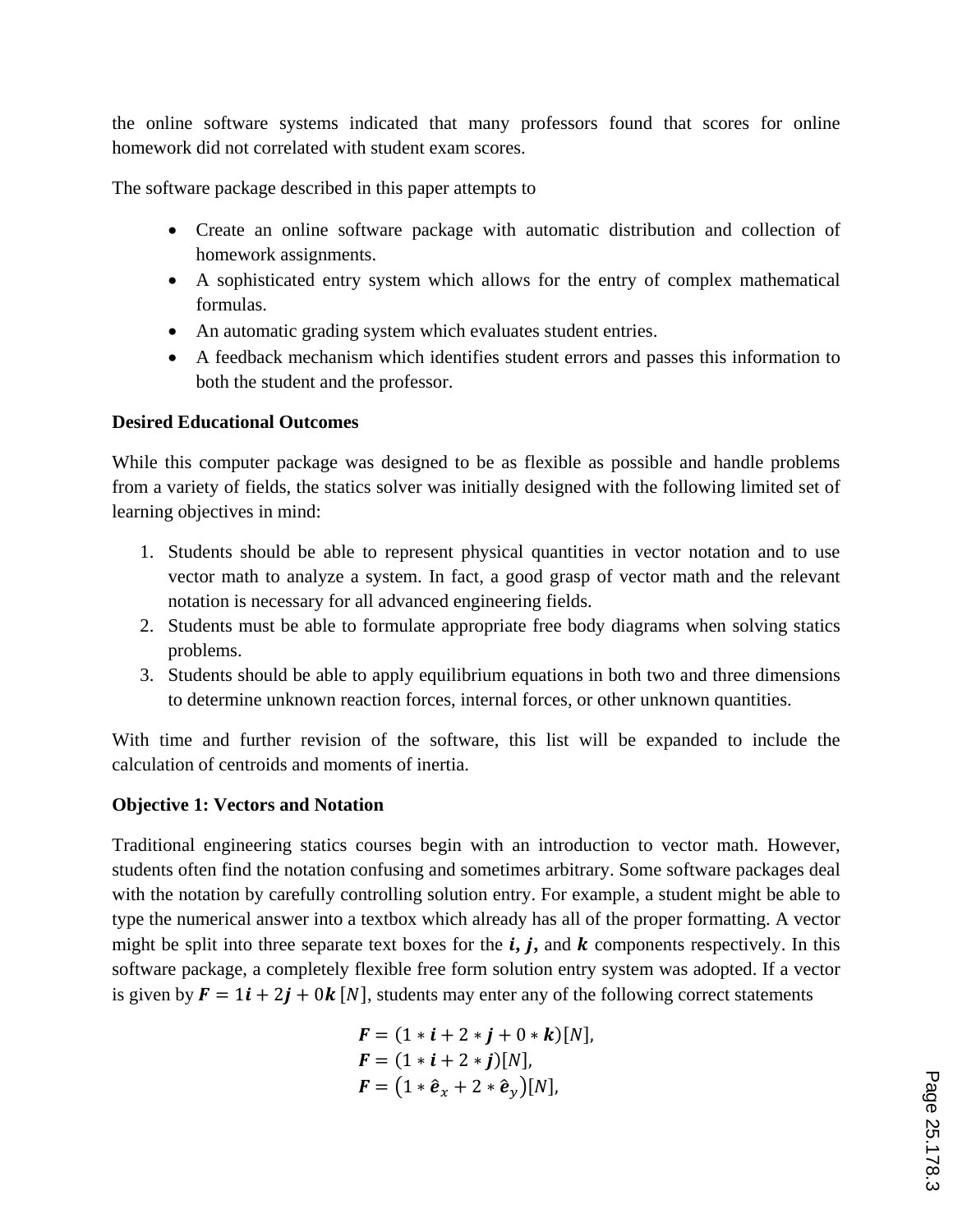$$
F = F_x i + F_y j
$$
  

$$
F = \{1,2,0\}[N].
$$

These are all evaluated in the same manner and all of these symbols are available in the software solution entry panel. By allowing free form entry, students are free to make mistakes. For example, an incorrect statement would be

$$
F = (1 * i + 2 * j + 0 * k)[N].
$$

In this equation, the student has a scalar,  $F$ , on the left side of the equation (variable which is not bold) set equal to a vector on the right side. The software carefully analyzes the entry and notifies the user that the notation is incorrect. This ensures that notation is proper and that units are being assigned correctly. Let us look at the example problem given in Figure 1. The student is asked to find the component of the vector  $F1$  along the u-axis. When a student enters an answer, the system evaluates 1) whether the statement is correct 2) whether the statement provides the requested answer. Therefore, the following entries would be evaluated as shown in Table 1.

*Table 1. Equation evaluation for the problem shown in Figure 1.* 

| $F1_{\nu} = F1 \cdot \hat{e}_{\nu}$           | Correct, but not the answer |
|-----------------------------------------------|-----------------------------|
| $F1_{\nu} = - F1  \cos (\theta + 45 \degree)$ | Correct, but not the answer |
| $F1_u = -4.65$ [N]                            | Correct and the answer      |

Students are free to test their equations in variable form at various stages. In addition, the software retains all of the student entries which are then visible to the professor. This might be useful if a student wished to discuss the solution with the professor or ask a question about one of their entries. A professor might also use this record to gauge a student's thought process or to evaluate the effort a student is putting into a particular problem.

It is also worth noting that the software will gauge unit consistency. If the answer  $\bf{F}$  is in Newtons**, t**hen the following statement would be marked as correct

$$
F = 10 [kg] * 9.81 [m/s^2]
$$

while

$$
F = 10 [N] * 9.81 [m/s^2]
$$

would be flagged as having inappropriate units. If the professor wishes, the student may use the software was a calculator. Entering

$$
10\left[N\right]*5\left[m\right]
$$

and pressing enter produces the result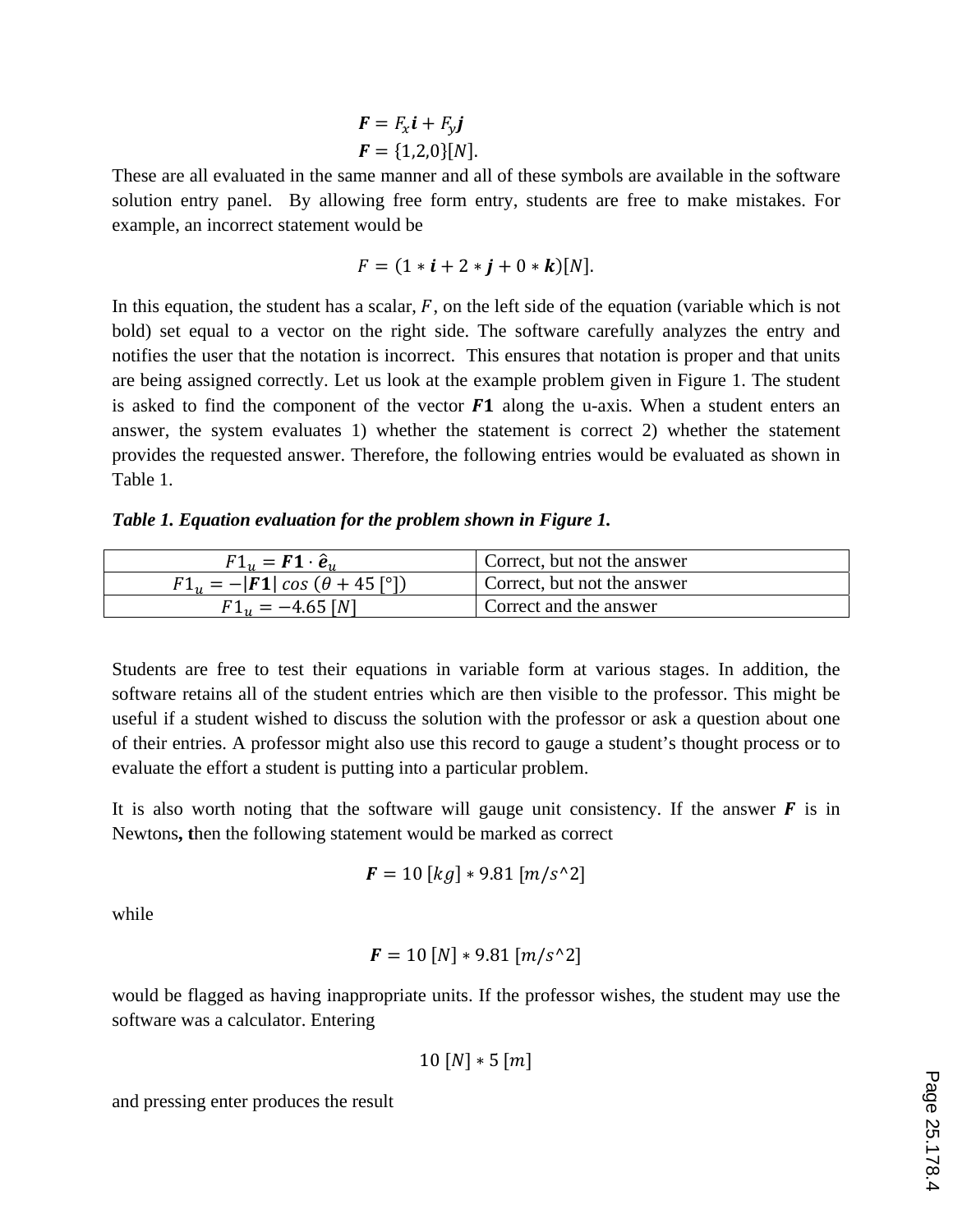50  $[N \, m]$ .

However, this option may be disabled if the professor wants to ensure the student is carrying out the unit conversions by hand.



a)



b)



## **Objective 2: Free body diagrams.**

The ability to create valid free body diagrams is also integrated into the software. A free body diagram tool allows the user to select parts of the system and to place vector representations of the reaction forces, external forces, or internal loads where needed. For example, in Figure 2, the student is asked for the reaction forces at point A and B. The first step is to insert a free body diagram into the solution. The user selects the bar AB and hits the "create new free body diagram" button. The user then adds forces to the appropriate spots. The software checks to ensure the placement of reaction forces is appropriate. However, the software allows students as much flexibility as possible. For example, the student might enter two orthogonal reaction forces at the fixed support (one along the x and one along the y direction). They might choose to enter two non-orthogonal forces. Both are valid as long as the two reaction forces at A are not parallel. The software allows for such choices even if they are non-optimal. The reaction at B however, must be oriented along the positive y axis.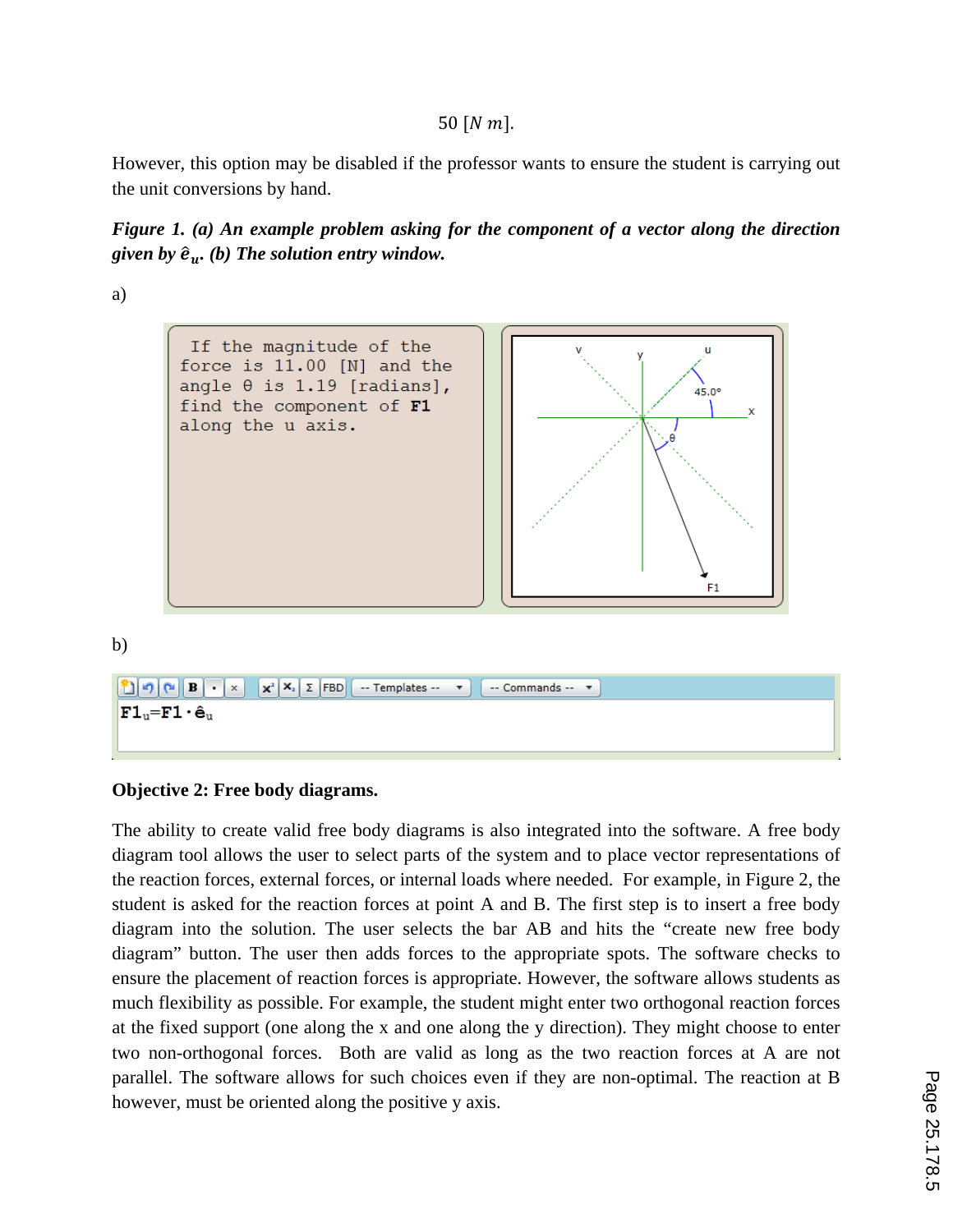*Figure 2. (a)Example problem asking for the reaction forces of a simply supported beam. (b) Student created free body diagram which is marked as correct.* 

a)





#### **Objective 3: Equilibrium equations**

Once the student learns the basic concepts, the course quickly moves to complex structures whose solution requires more than one free body diagram and accompanying equilibrium equations. In these cases, the software allows for the entry of multiple free body diagrams and allows students to enter associated equilibrium equations. For example, in the example depicted in Figure 2, the student would enter the free body diagram shown in the figure and then would enter the components of the equilibrium equations. They could enter the equations in component form such that

$$
\sum F_x = Ax,
$$
  
\n
$$
\sum F_y = Ay + F1 + By,
$$
  
\n
$$
\sum M_A = |\mathbf{r}_{CA}| * F1 + |r_{BA}| * By,
$$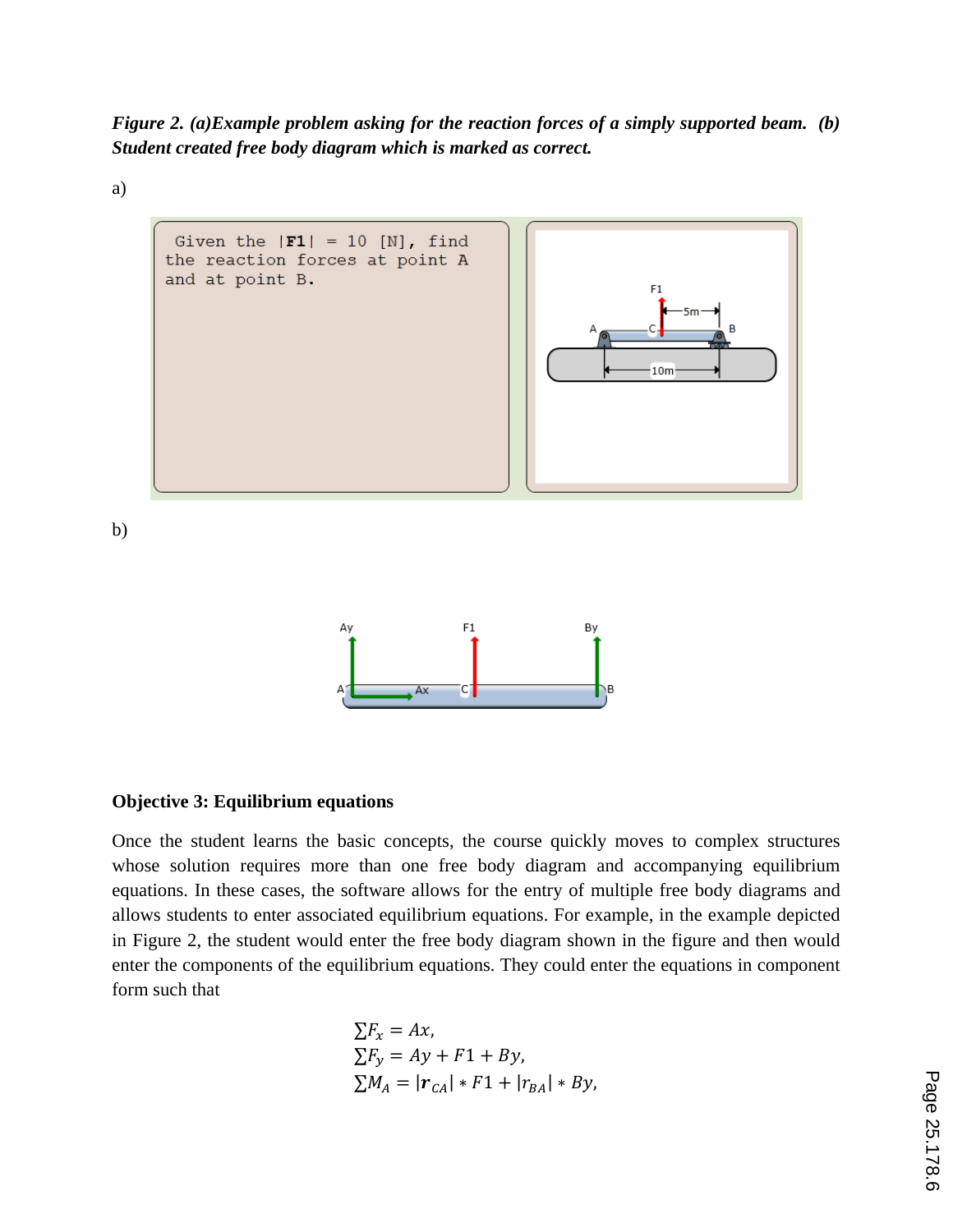or they might enter the vector equations

$$
\sum \mathbf{F} = A x \cdot \mathbf{i} + A y \cdot \mathbf{j} + B y \cdot \mathbf{j} + \mathbf{F} \mathbf{1},
$$
  

$$
\sum M_A = r_{CA} \times \mathbf{F} \mathbf{1} + r_{BA} \times (B y \cdot \mathbf{j}).
$$

All of these are marked as correct. There is complete freedom to enter equations in any form for evaluation. This freedom allows advanced students to practice vector math, and intermediate students to use component notation. The software will alert students if a variable is missing from the equilibrium equation.

Larger truss problems such as the one shown in Figure 3 require multiple free body diagrams. The student would enter each free body diagram separately. Each new free body diagram is checked for consistency at any points which it shares with other free body diagrams. The names of reaction forces at common points must be identical. The vectors must be equal and opposite.

### *Figure 3. An example truss problem.*



### **Instructor Gradebook**

Perhaps most critically, feedback is provided to the instructor via a gradebook. Each student's name appears along with a column for each class assignment. By clicking on the student's grade, the instructor is able to pull up the student's submitted solution. The solution contains all correct and incorrect entries made by the student and provides the means for the professor to gauge the student's performance beyond the numerical assigned grade.

## **Assessment**

The first tests of this online system are being conducted in the Spring of the 2011-2012 academic year at Merrimack College. Feedback will be collected on student performance, ease of use, and the student perceptions of the system. Specifically, student feedback and performance will be evaluated through the following: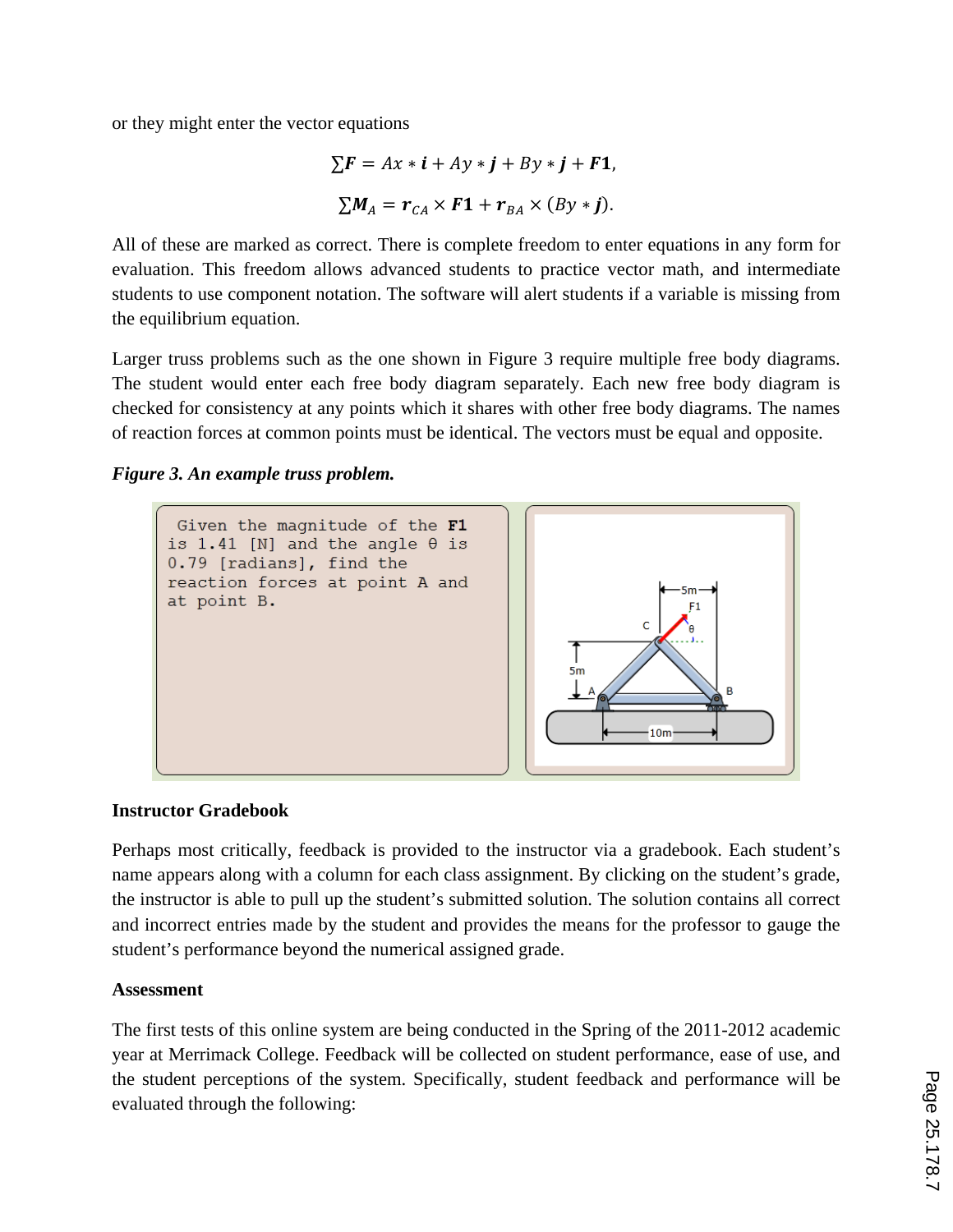- 1. A mid-term survey will allow students to rate their experience using this software package.
- 2. A year-end survey will conducted rating student experience.
- 3. Input via e-mails, casual conversation with individual students and in groups will be presented.
- 4. Actual student solutions submitted through the system will be shown which demonstrate the manner in which students interact with the software.
- 5. The instructor experiences with the software will also be recorded.

The results of this initial test will be presented at the ASEE conference in June of 2012.

## **Content Generation**

Generation of content is extremely easy using this software package. In fact, the instructor simply creates a diagram of the problem and a list of questions. Creating a single static question requires only 5 minutes. However, generating a question which produces random diagrams for each student requires approximately 15 – 20 minutes.

## **Conclusion**

In this work, we have assembled a software package capable of evaluating not only student answers, but student solutions. Initial feedback from students using this system, indicates that by allowing students to enter a solution step by step and in variable form, allows students to find their mistakes as they complete homework problems.

Readers interested in using the software for classroom instruction may contact the author for access to the online system.